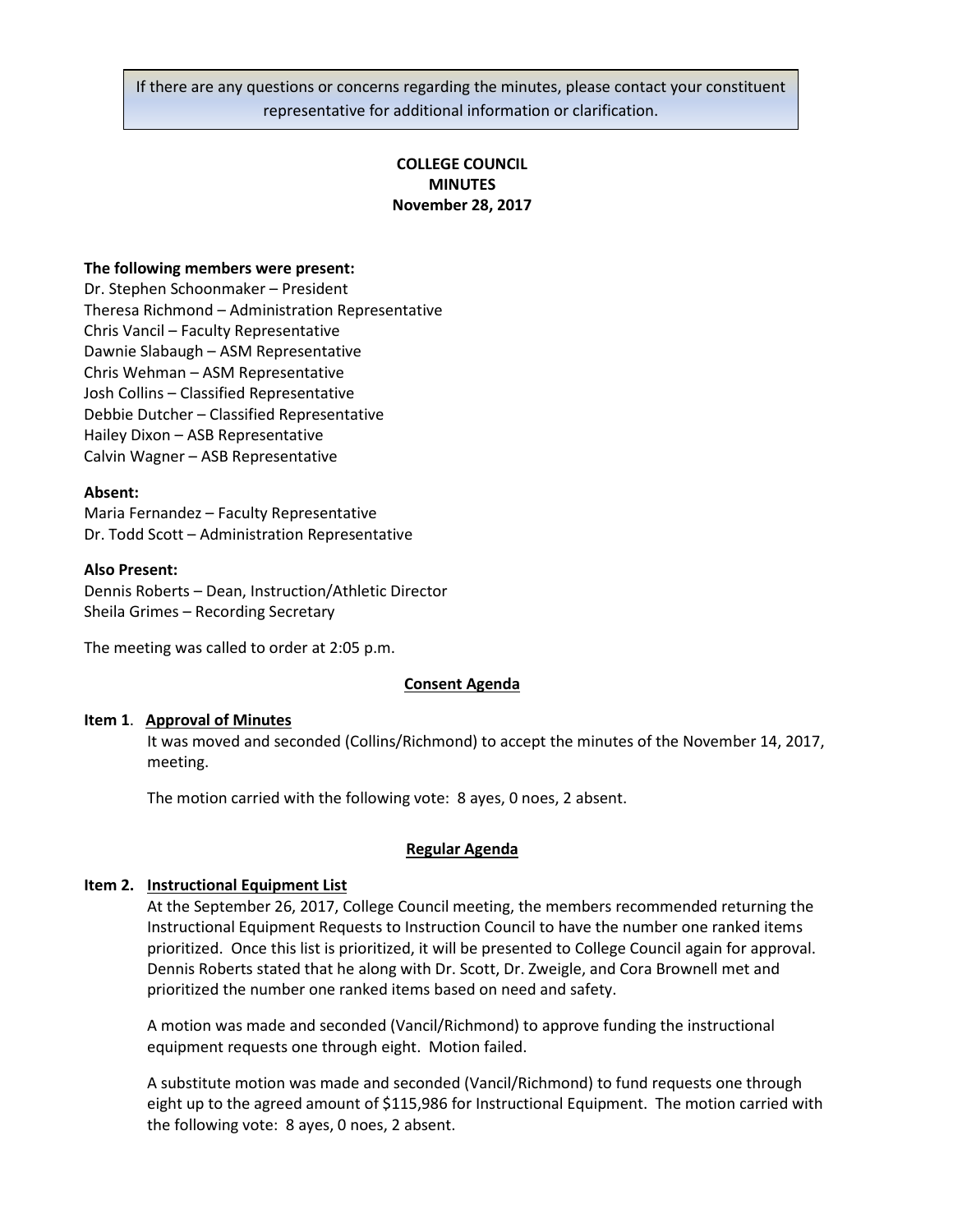*College Council Minutes – November 28, 2017 Regular Meeting Page 2 of 3*

# **Item 3. Diversity Program**

Theresa Richmond distributed a proposal from the Diversity Committee entitled, "National Equity Project." The Diversity Committee is recommending that we contract with Hugh Vasquez. Hugh is part of the National Equity Project (NEP) in Washington, D.C. and he recommended the National Equity Project. The cost for this program is estimated at \$62,000. However, Theresa believes that since we are a small College, the cost could be less. Theresa stated that if COS would like to be a true Diverse campus (equity and inclusion), we need to have an in-depth program rather than offer a few workshops. This year, the Diversity Committee received \$50,000 in funding for submitting the Equal Employment Opportunity (EEO) plan. There is also an additional \$50,000 in their budget which was rolled over from last year. Theresa will speak with Hugh regarding travel and material costs as these two items were excluded from the estimated amount for this project. Once cost adjustments to this proposal are complete, Theresa will forward it to the Integrated Planning and Budget Committee for review and then this plan will again be brought to College Council.

The Diversity Committee is considering the possibility of allowing two of our students, Nathanael Lathrop and Jesse Mullin, to produce a Diversity movie featuring College of the Siskiyous. These are the same two students who put together the COS video promo. Funds have been identified in the Diversity budget for this project.

## **Item 4. Recommend Revisions of Board Policy**

Per the request of our Board President, Board Policy 2725 has been revised to include a definition of "hardship." There was much discussion regarding recommending increasing the compensation of the Student Trustee.

A motion was made and seconded (Vancil/Collins) to recommend acceptance of revised Board Policy 2725.

The motion carried with the following vote: 7 ayes, 0 noes, 1 abstention, 2 absent.

### **Item 5. Recommend Revisions of Administrative Procedure**

Per the request of our Board President, Administrative Procedure 2725 has been revised to include a definition of "hardship."

The following change was recommended:

• Add "in writing" to the last sentence under Section II so that it reads as follows: Absences are approved by the Board for compensation at the next Board meeting after the absence is recorded and requested in writing by the absent Board member.

A motion was made and seconded (Vancil/Richmond) to recommend acceptance of revised Administrative Procedure 2725 with the changes noted above.

The motion carried with the following vote: 6 ayes, 0 noes, 1 abstention, 3 absent. (Hailey Dixon was not present when vote was taken.)

## **Item 6. Governance/Committee Structure**

Dr. Schoonmaker distributed a revised draft of the Shared Governance document and provided a brief explanation. He noted that SEM is the abbreviation for Strategic Enrollment Management. Dr. Schoonmaker requested that everyone share this document and ask for feedback. A legend will be added to this document for clarification. At the next meeting, College Council will be discussing the shared governance questions that were distributed at the November 14 meeting.